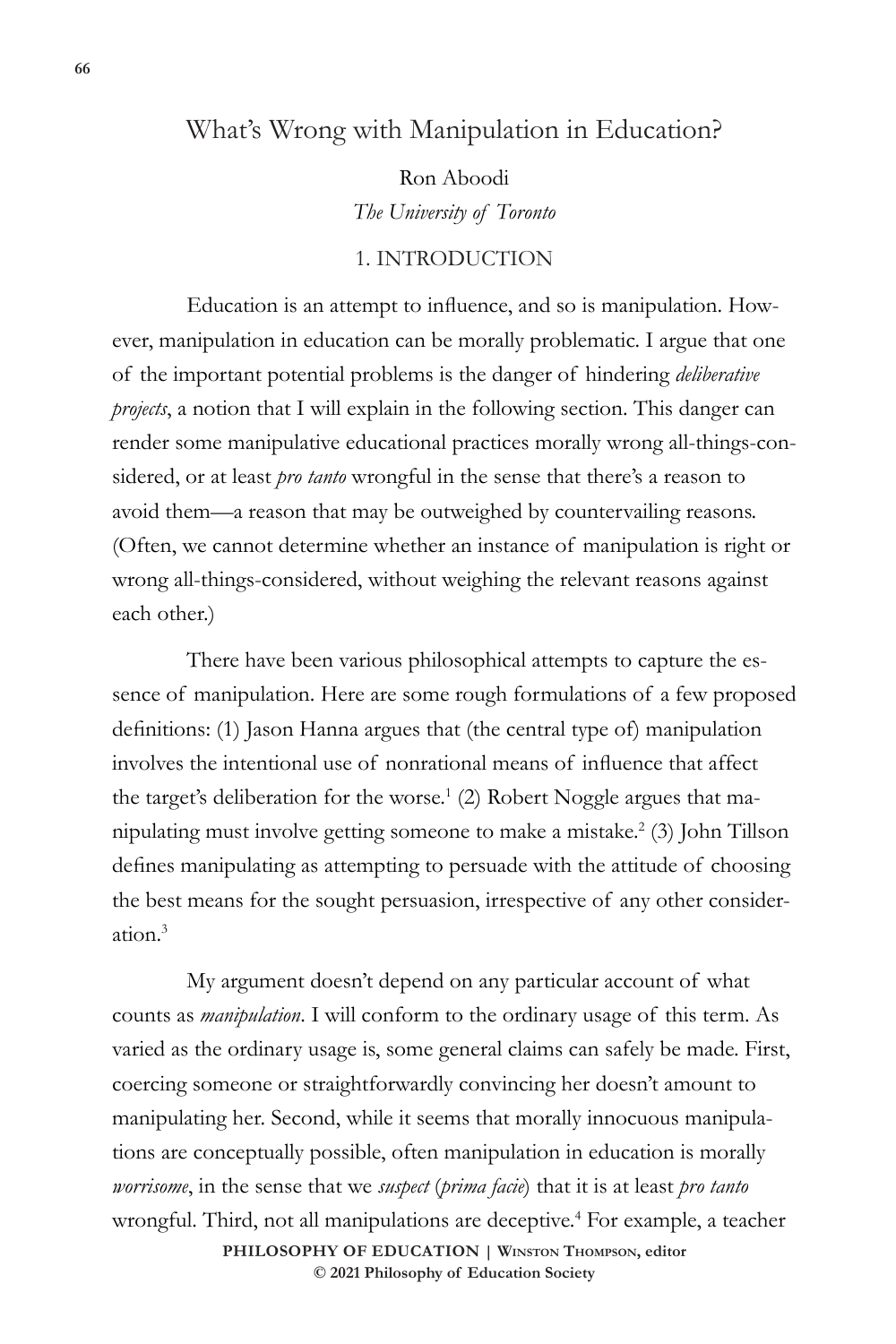could deploy manipulative methods to inculcate true beliefs that the teacher believes in. Even in such a case, the deployment of manipulative methods seems suspicious. Fourth, non-deceptive manipulations can be worrisome even when they are legitimately *paternalistic*, in the sense that they aim at the good of the recipients of education.5 Note that I will use the term *student* to refer to any recipient of education, and the term *educator* in a broad sense that includes not only teachers but also parents and relevant policy makers.

I'll focus on Nondeceptive Paternalistic Manipulation in Education—hereafter "NPME"—in situations where paternalism is justified, mainly because identifying the problems with such NPME is harder than ill-willed or deceptive manipulation. Here are a few examples of worrisome NPME:

> I. A teacher deters students from questioning certain values (whose adoption would be good for the students) by intentionally instilling shame or fear (without coercing the students).

II. A mother influences her son to reject a particular view, which happens to be false, merely by an ad hominem attack on one of its supporters. (Assume that she should know better and that her ad hominem attack doesn't provide any evidence for the falsity of the view.)

III. A father repeatedly plays on his daughter's guilt in order to make her work harder in school.

And yet, some NPMEs (or practices that *seem* like NPMEs) seem innocuous:

> IV. A teacher controls the release of materials in order to get students to appreciate the appeal of a popular yet wrongheaded argument before exposing them to its shortcomings.

V. An instructor uses body language, tone of voice, and images in a Power-Point presentation that appeal to non-deliberative mechanisms in order to influence the students to pay more attention, maintain their focus, or to better remember the content.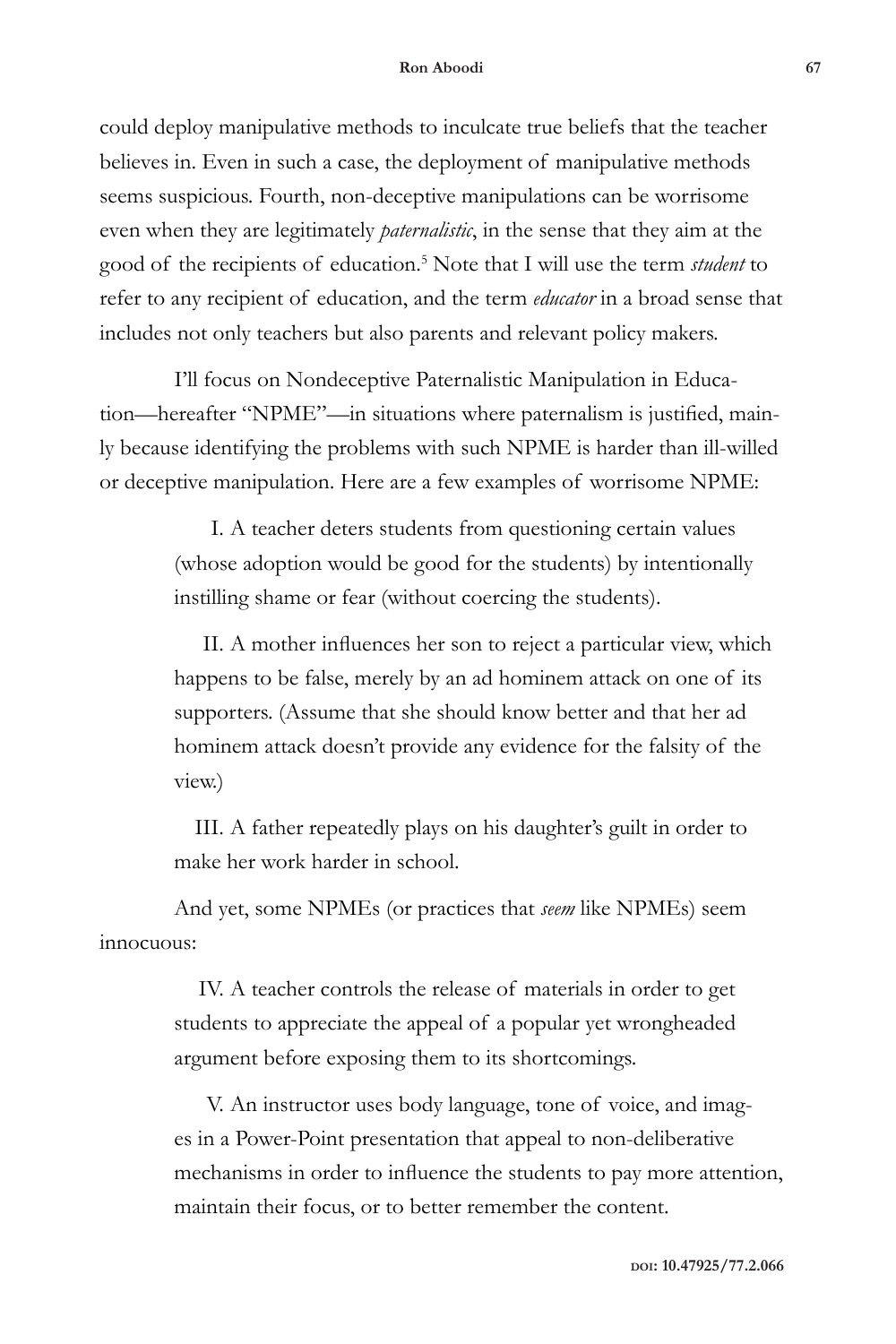How do we draw the line between such innocuous practices and *pro tanto* wrongful NPMEs? Moral evaluation is too complex for hard-and-fast rules, and different NPMEs could be problematic for different reasons.<sup>6</sup> Nevertheless, I will argue that there's one factor that can explain (to a large extent) the differences among the intuitive degrees of seeming *pro tanto*  wrongness in examples *I-V*: the danger of hindering deliberative projects.

I explain what I mean by *deliberative projects* in the following section. Section 3 explains how NPME might hinder the students' future deliberative projects. Section 4 argues for the significance of this danger in education, by comparing it to the most ambitious, well-defended, and prominent philosophical diagnoses of the wrongness of manipulation. Section 5 touches on remaining ethical questions in regard to influencing the *objective quality* of the students' deliberative projects.

## 2. DELIBERATIVE PROJECTS

What I mean by *a person's deliberative project* is, roughly, her interrelated ongoing efforts to manage her conduct by committing and adhering to deliberative beliefs, ideals, policies, plans, goals, and the like.<sup>7</sup> My view on the nature of personal ideals, policies, and plans is inspired by Michael Bratman's work.<sup>8</sup> I see them as commitments whose primary function is to constrain the person's practical deliberations. The state of adhering to a policy, for instance, amounts to treating certain choices as settled in deliberation, at least tentatively. Once a person commits to a policy, it acquires a "default" status of non-reconsideration in related deliberations. Nevertheless, most commitments are *tentative* in the sense of allowing reconsideration when there's some justification to do so. All of this applies also to ideals, which have a higher level of generality than policies, and to plans, which have a lower level of generality than policies.

*Managing one's conduct* (in the ordinary use of this locution) differs from merely habitual behavior, instinctive or uncontrolled reactions, and being moved non-reflectively by emotional mechanisms or non-deliberative inclinations. I will refer to these types of motivations as *non-deliberative*. Nev-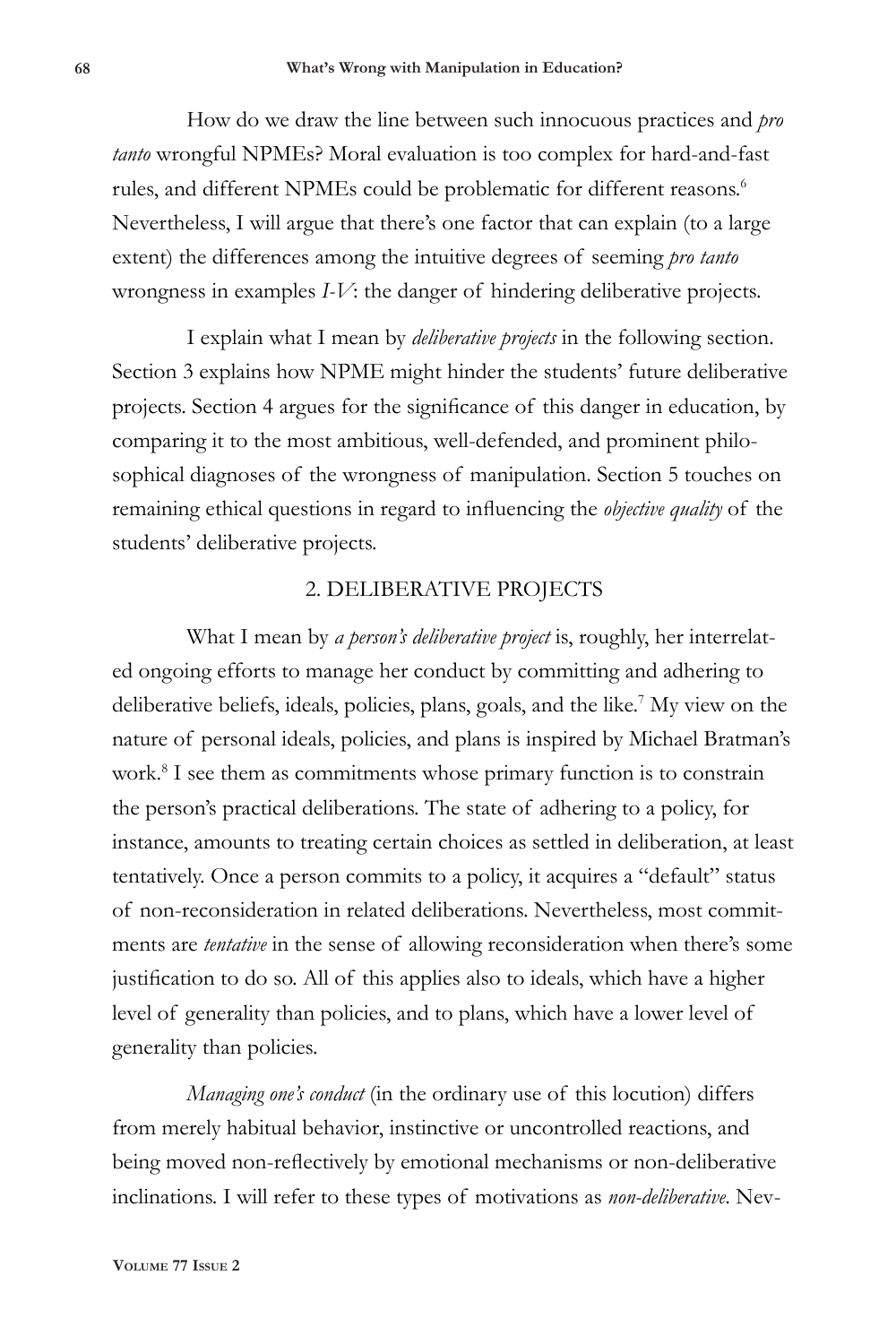ertheless, non-deliberative motivations can be part of a person's deliberative project if the person endorses or relies upon them when forming her plans or other commitments (without viewing such reliance as problematic). For instance, a person may consider a particular habit as conducive to one of her goals and rely on the workings of this habit when forming policies and plans. In such a case, if we interfere with this person's habit, we'd be interfering with her deliberative project. To take another example, a person may consider anger as legitimate in a particular type of situation. When she reflects on this type of situation she envisions being moved by anger as supported by her ideals, beliefs, and goals. As a result, in the relevant type of situation, calming down this person's anger might interfere with her deliberative project. By contrast, when a person's anger interferes with fulfilling her deliberative commitments—given that she hasn't endorsed or relied upon her anger when forming them—calming her down would probably be *conducive* to her deliberative project.

This explanation of the notion of *deliberative project* will suffice for my central argument, despite leaving room for further specification. (For instance, what unifies and how should we individuate deliberative projects? Should we sometimes acknowledge sub-personal or multi-personal deliberative projects? These are good questions for future research.)

## 3. THE RELEVANT THREAT TO DELIBERATIVE PROJECTS

Why are deliberative projects normatively significant? Some might argue that an obligation to respect people's deliberative projects stems from a deontological obligation to respect their autonomy or rational agency. By contrast, some consequentialists might explain the importance of respecting deliberative projects on the basis of some impersonal consequentialist principle.9 Arguably, managing one's conduct as one sees fit is an important aspect of leading a good life. In this article I wish to remain neutral concerning the grounds of the normative significance of deliberative projects. Whichever ethical theory best explains this significance, educators should care about the students' deliberative projects.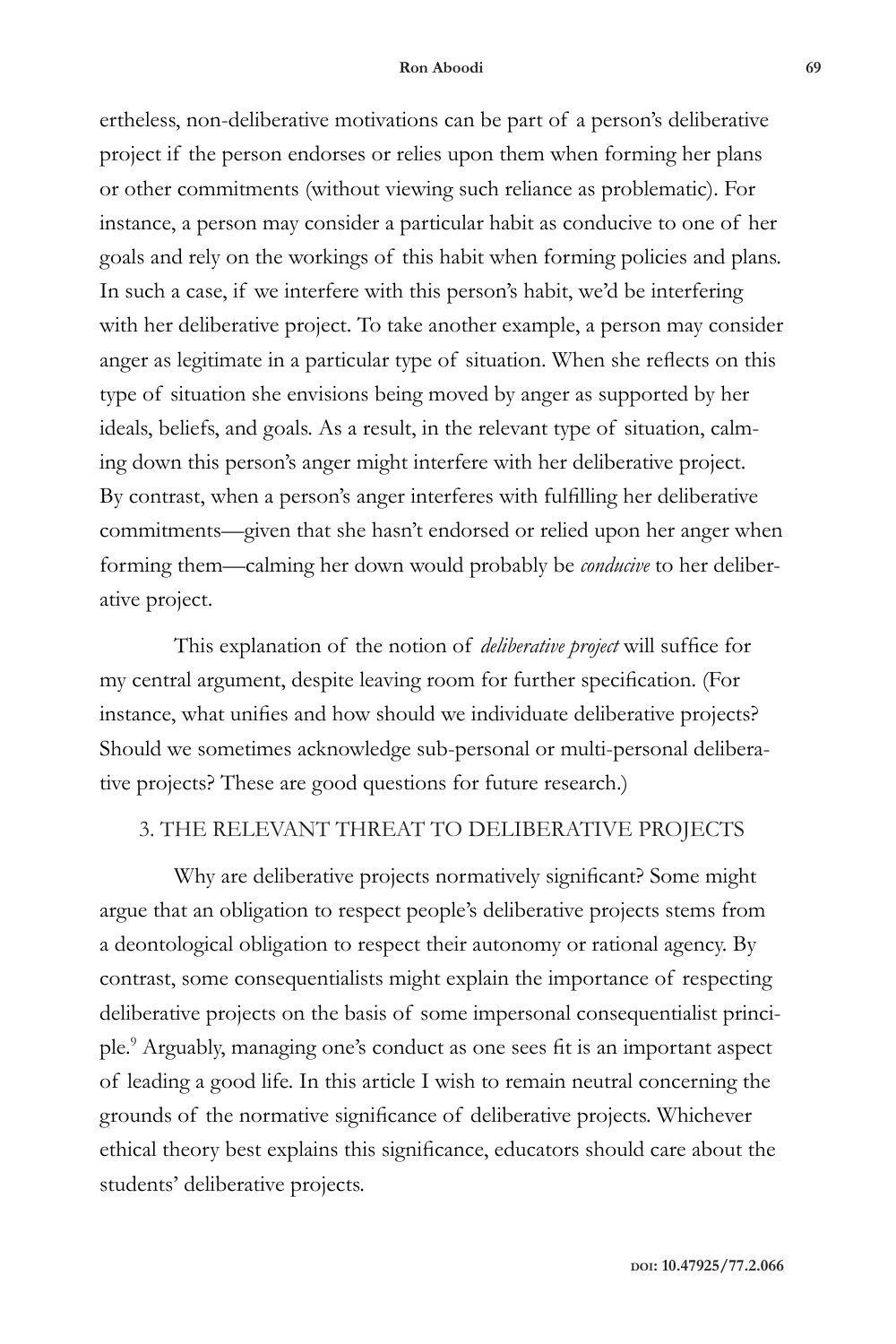This caring can be divided into two attitudes. One is a paternalistic attitude that strives to shape deliberative projects in an objectively good way. (Perhaps this attitude fits better with a consequentialist approach.) I leave this topic for future research, making only some preliminary remarks in section 5. The remainder of sections 3 and 4 will focus on the second attitude: a favorable, respectful attitude towards the actual deliberative projects that the students pursue at present and in adulthood, at least so long as these projects will conform to some normative standards of morality, and possibly *reasonableness*. Many views on the aims of education would endorse facilitating the successful fulfillment of such legitimate deliberative projects. An even broader consensus could be reached concerning the following weaker claim: educators have a *pro tanto* reason to *avoid hindering* the relevant deliberative projects.

How can educators facilitate (or at least, avoid hindering) future deliberative projects when they don't know the content of the students' future deliberative commitments (ideals, goals, plans, and so on)? I will focus on one proposed policy that is particularly relevant to the discussed danger in manipulation. It is the policy of cultivating (or at least, not hindering) the development of multi-purpose virtues (or character qualities) that are generally conducive to fulfilling deliberative projects. These virtues include intellectual virtues such as *open-mindedness* and *critical thinking*, and executive virtues such as *perseverance*, *courage*, and *patience*. I mean to use these terms here in a sense that renders these virtues sufficiently versatile to be generally conducive (and minimally detrimental) to succeeding in the broadest possible variety of (legitimate or reasonable) deliberative projects.10

Due to the nature of NPMEs, however, they might have side-effects that hinder the development or enactment of such multi-purpose virtues. To see this, focus on how such manipulation typically works. How can you influence students without straightforwardly convincing them or coercing them? What's left, usually, is either to mobilize their non-deliberative motivations (such as emotional mechanisms), or to divert their deliberative efforts (by concealing information, deceiving, or other types of trickery). Both of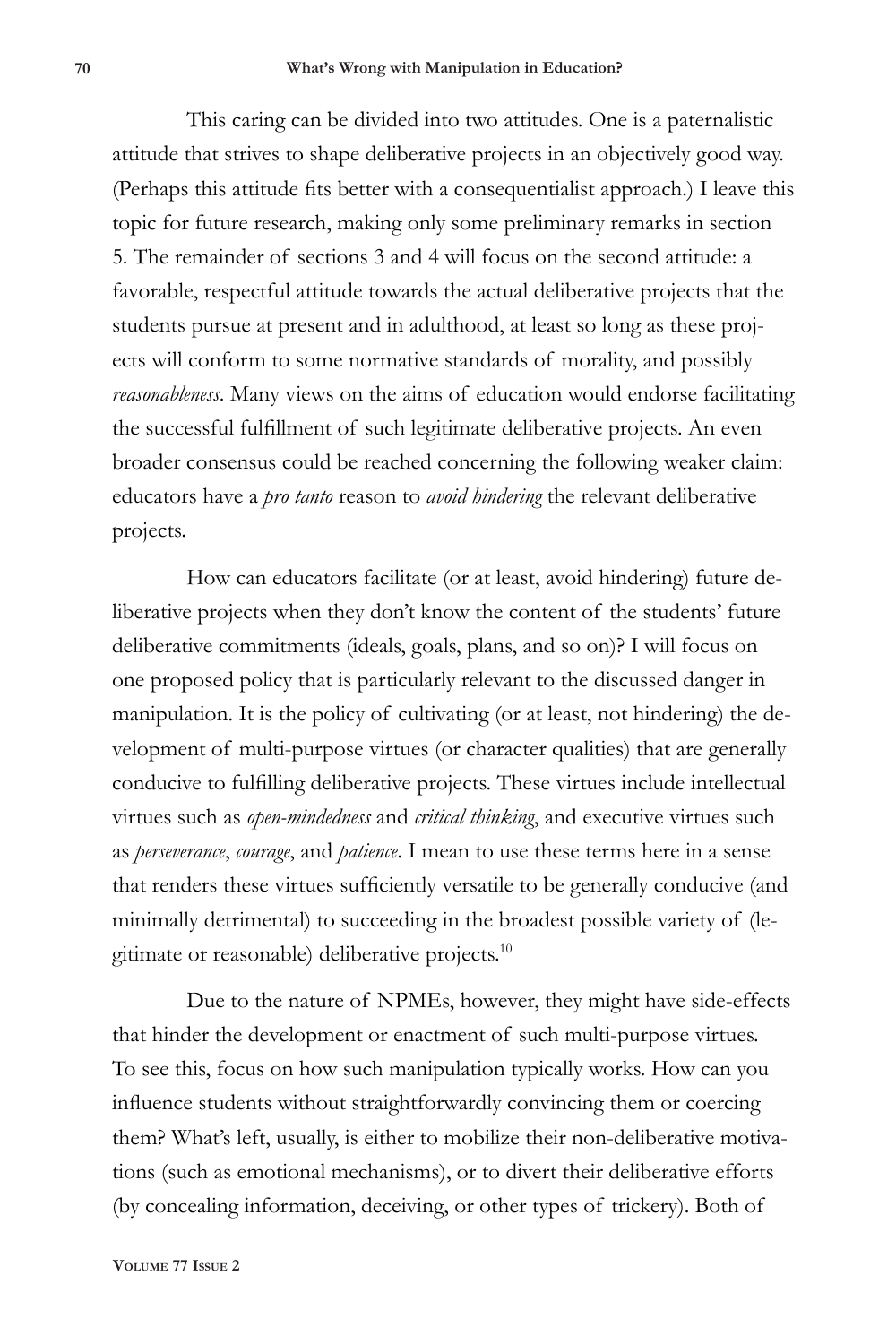these techniques risk conflicting with the cultivation of the relevant virtues. Systematic manipulative mobilizations of emotions sometimes risk creating emotional traumas or smaller emotional hindrances to the development or enactment of these virtues (especially the executive ones). Diversions of deliberative efforts sometimes risk forming bad deliberative habits, contrary to critical thinking. When such manipulative techniques (of both types) are deployed on children by someone in a position of authority or power, or by someone they look up to, their effects are more likely to persist longer and intensify, including the negative side effects. If the students imitate the educator, the problem is multiplied.

The greater the expected risk of such side effects, the more *pro tanto*  wrongful the manipulation. This may be illustrated using the examples from my introduction. The manipulative mobilization of emotions can be illustrated with example *I*: deterring students from questioning certain views by instilling fear or shame. Such a practice would normally run against the cultivation and development of open-mindedness, critical thinking, and courage. The negative emotions might become associated with attempts to question or challenge the views of authoritative figures and social or institutional norms.

The danger of mobilizing emotional mechanisms can also be illustrated by example *III*. The guilt that the father repeatedly induces (in order to make his daughter work harder) risks creating relevant emotional problems. For example, it might contribute to the formation of a psychological problem of chronic guilt and low self-esteem, which runs against the cultivation or enactment of various executive virtues (such as *perseverance*). I suspect that many of us would estimate that this risk (in example *III*) is lower than the one in example *I*. I suspect that, to the same people, example *III* seems intuitively less worrisome than example *I*. If so, the risk seems to explain the worry (or at least part of it).

Now consider manipulative diversions of deliberative efforts by fallacious reasoning. Such manipulation normally runs against the cultivation and development of critical thinking (which is generally conducive to deliberative projects). This can be illustrated with example *II*, where the mother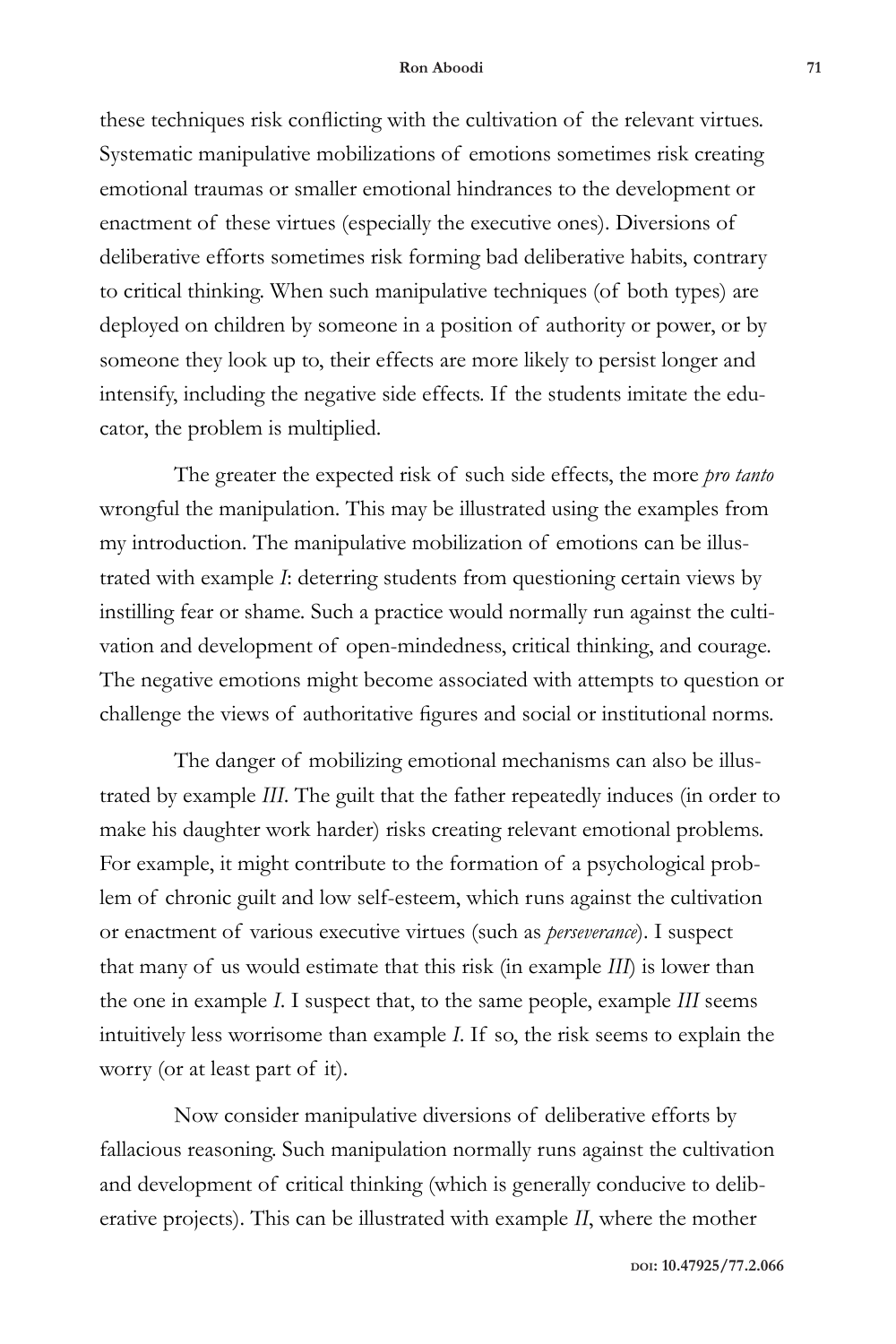argues against a particular view, which happens to be false, merely by an *ad hominem* attack on one of its supporters (an attack that doesn't provide any evidence for the falsity of the view). The most significant worry I see here is that, by doing so, the mother is setting a bad example. Namely, it might lead her son to deploy *ad hominem* fallacies in his reasoning in other areas, and in his argumentation with others, contrary to critical thinking.

The degree of the *pro tanto* wrongness in examples *I-III* seems to correlate with the risk of the side effects that I described above. This correlation seems to apply also to the remaining examples, which intuitively seem non-problematic: normally, when a teacher uses graphics, jokes, and references to popular culture to keep the students interested (example *V*), the risk of hindering their deliberative project seems minimal or nonexistent. This applies also to the case of getting students to appreciate the appeal of a popular yet wrongheaded argument by delaying their exposure to its shortcomings (example *IV*). If example *IV* seems somewhat more suspicious, I think this is partly because there's a chance that the teacher's plan would fail, leaving the students with uncritical acceptance of the wrongheaded argument (contrary to critical thinking).

These comparisons suggest that the risk of hindering deliberative projects provides (a large part of) the explanation of the intuitive degree of suspected *pro tanto* wrongness in each of examples *I-V*. In any regard, I hope I have said enough to establish that this risk is an important factor to take into account when we evaluate manipulations in education.

# 4. COMPARISON TO OTHER DIAGNOSES OF THE WRONGNESS OF MANIPULATION

To better appreciate the significance of the problem that I identified and characterized, it would be helpful to compare it to the most ambitious, well-defended, and prominent philosophical accounts of the wrongness of manipulation outside of the philosophy of education.

I begin with Noggle's account, according to which the wrongness of manipulation stems from inducing a mental state that falls short of ideal-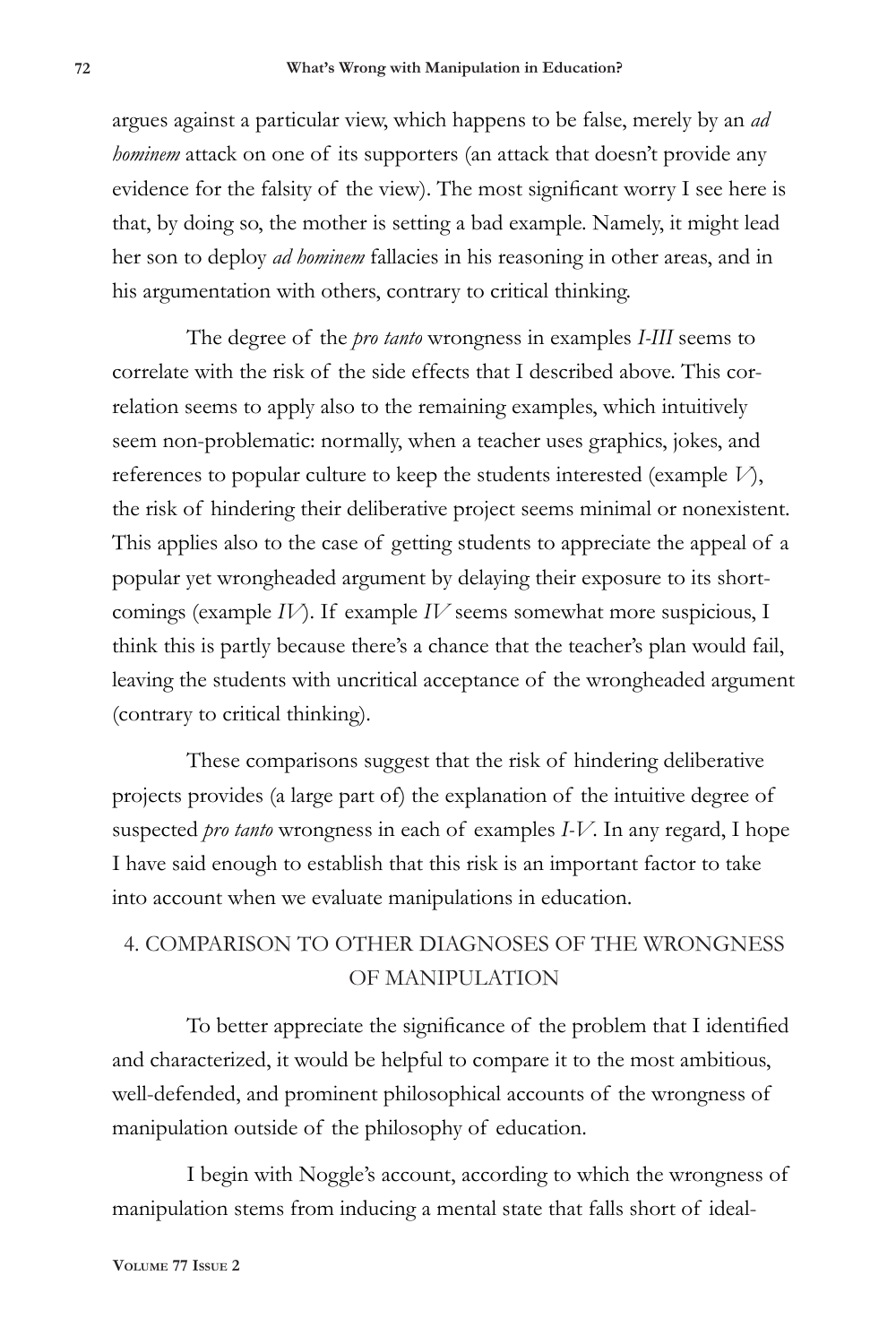ly-rational functioning, constituting a mistake of some sort.<sup>11</sup> As Noggle explains, his account implies that it's necessarily *pro tanto* wrongful to place the healthier food at eye level in order to influence the customers to choose it, as in Thaler and Sunstein's famous Cafeteria case.<sup>12</sup> The only reason for the wrongness, according to Noggle, is that the salience of location of the salad influences the customers without constituting a consideration that *really* favors the salad. (Noggle is assuming that both the salad and the cake are equally available despite the fact that the cake is on a lower shelf.) Making the decision in an ideally rational manner, according to Noggle, requires disregarding such irrelevant information.

To examine the significance of the problem that Noggle characterizes in the context of education, let's go back to some examples from my introduction. In example *V,* the use of images for the purpose of influencing the students to pay more attention would turn out to be no less problematic, on Noggle's account, than the Cafeteria case (assuming the images don't constitute a consideration that really favors paying more attention to the presentation). But intuitively, such use of images is often morally innocuous, or at least insignificantly problematic. The same applies to example *IV* (controlling the release of materials in order to get students to appreciate the appeal of a popular yet wrongheaded argument before exposing them to its shortcomings). This examination suggests that the problem that Noggle characterizes—by itself, and insofar as it doesn't involve any threat to the students' deliberative projects—is insignificant for the evaluation of manipulation in education.

Furthermore: let's return to example *II.* The only relevant problem that Noggle's account helps us identify with this deployment of *ad hominem* is that it induces a mental state that falls short of ideally rational functioning (in Noggle's sense). But the negative impact of the bad example that the mother is setting on the development of the son's critical thinking seems much more significant. This illustrates, once again, that the problem that Noggle identified is less significant than the danger I identified, at least in the context of education.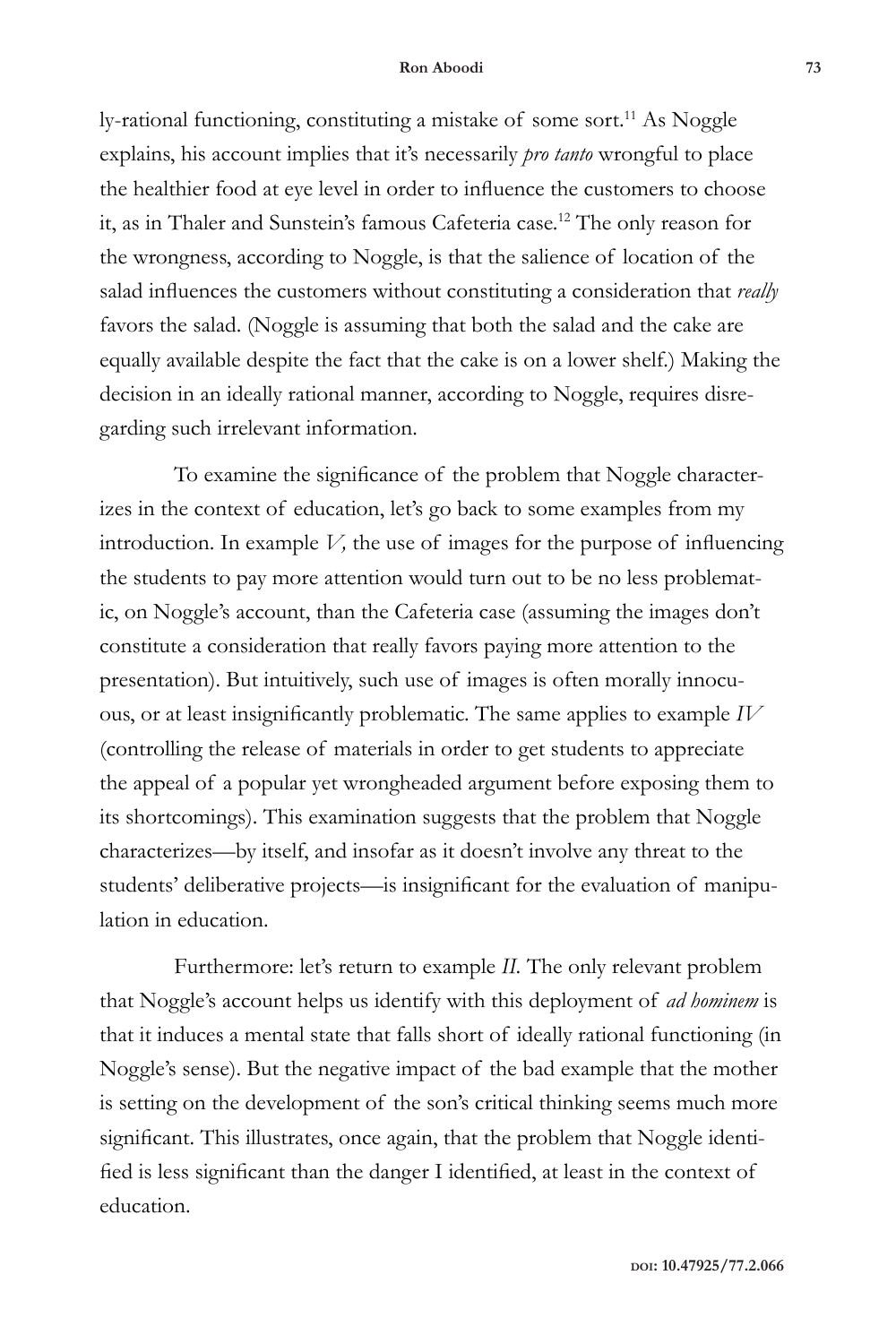Hanna argues that the (deontological) wrongness of manipulation stems from what he calls "worsening the manipulee's deliberative position" (in comparison to the manipulee's position had she not been manipulated). This amounts to causing the target to (1) act on the basis of bad reasons, (2) fail to adequately reflect on reasons, (3) attend to irrelevant considerations, or (4) place more (or less) weight on certain considerations than those considerations properly merit.<sup>13</sup> Moti Gorin takes a similar position, arguing that the wrongness of manipulation stems from deliberately causing the manipulee to behave in a way that is detached from *the reasons that ought to govern* her behavior.14 In what follows I'll use the locution "distancing from reasons" to denote either (a) *worsening the manipulee's deliberative position* in the sense that's relevant to Hanna's account or (b) *causing detachment from reasons* in the sense that's relevant to Gorin's account.

Let's examine how Hanna's and Gorin's accounts can help diagnose example *II*. Notice that—when successful—this manipulation won't lead the son to believe in a falsehood. Indeed, there's a sense in which it might result in a *distance* between the son's rejection of the false view that his mother attacks and *the real reasons* to reject it. However, once again, the danger of hindering the son's future deliberative project seems more significant (than this distance, by itself), as illustrated before by focusing on the potential effect on the son's critical thinking.

Furthermore, notice that the normative significance of distancing the manipulee from particular reasons would rise with the relevance of these reasons to the manipulee's deliberative project. If, for example, these are reasons for believing that Napoleon preferred red wine over white, distancing from them doesn't seem as worrisome as reasons that are important for the fulfillment of the manipulee's deliberative project. This suggests that at least part of the normative significance of *distancing from reasons* is derived from that of deliberative projects.

Eric Cave diagnoses the problem with what he calls "motive manipulation."15 One necessary condition for this type of manipulation, as Cave defines it, is that it works by mobilizing some "non-concern motive"—that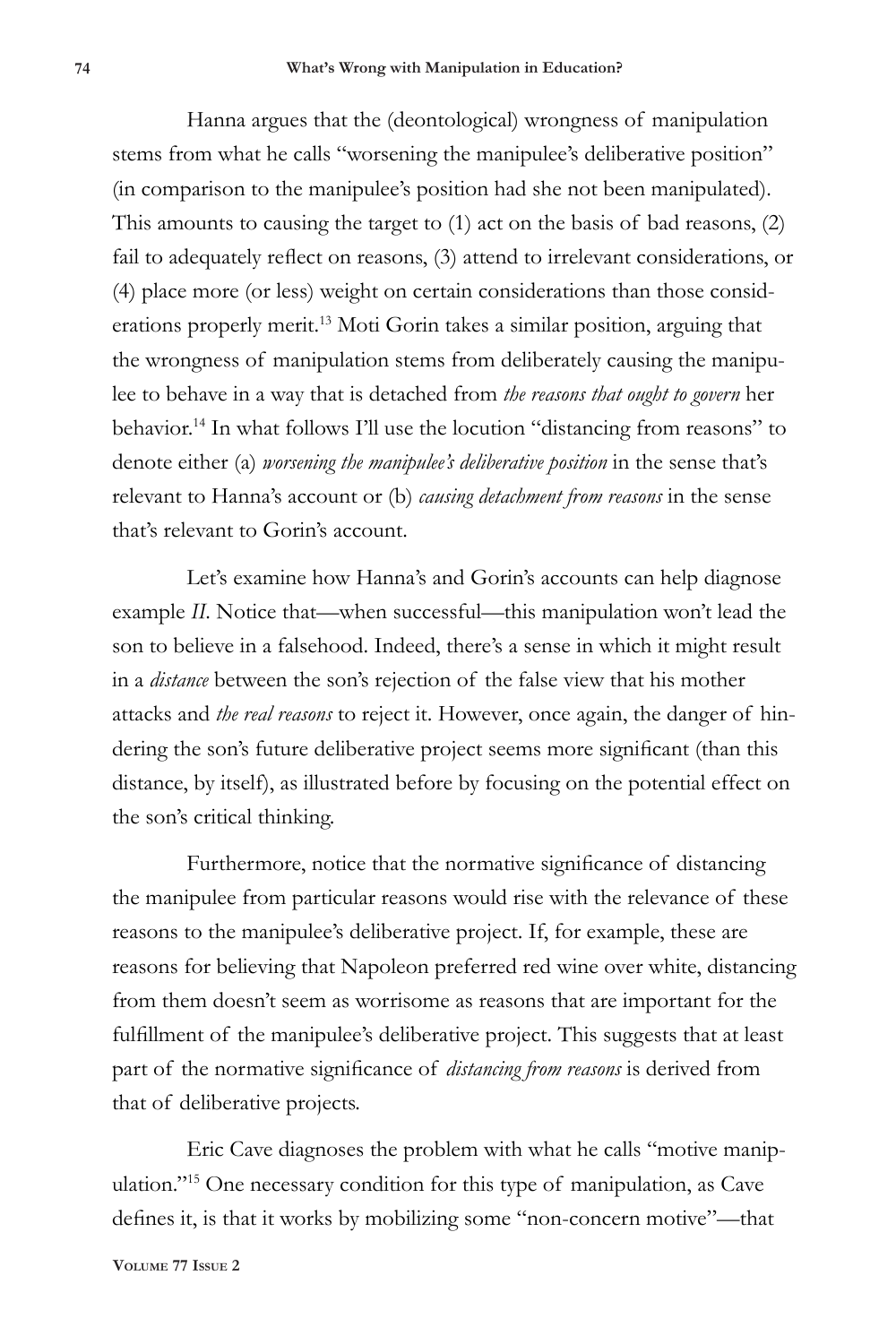is, a motive that either (a) doesn't constitute a pro- or con-attitude or (b) is inaccessible to consciousness.16 Cave argues that the (pro tanto) wrongness of motive manipulation stems from a principle that he calls *Modest Autonomy*: "individuals should refrain from activities that threaten to undermine the capacity of others to manage their concerns."<sup>17</sup> Putting aside the plausibility of this principle and Cave's argument, the capacity to manage concerns is generally conducive to deliberative projects, so undermining this capacity is likely to hinder the manipulee's deliberative project. It doesn't seem, however, that Cave's account can be used to accurately capture the problem with cases like example *II* above (which is not exactly a case of *motive manipulation*(. It's doubtful that the mother (in this example) undermines the son's capacity to manage concerns. More generally, undermining this capacity is not the only way to hinder the fulfillment of the manipulee's deliberative project. These considerations raise the possibility that the capacity to manage concerns inherits its normative significance from that of deliberative projects.

In sum, each problem that the prominent diagnoses of the wrongness of manipulation characterize might lead to hindering deliberative projects. But insofar as it does *not* hinder them, the relevant problem seems less significant for the moral evaluation of manipulations in education than the danger that I identified. Furthermore, none of these diagnoses captures all the typical ways in which manipulation in education might hinder deliberative projects.

## 5. INFLUENCING THE QUALITY OF DELIBERATIVE PROJECTS

Despite my argument in the previous section, the ideals of *rationality*  and *responsiveness to reasons* remain relevant as candidate objective standards for the *quality* of deliberative projects. Arguably, education should aim to improve this quality, for example by influencing the students to be more responsive to reasons when forming their deliberative commitments. If so, the impact on the *quality* of deliberative projects should also be taken into consideration when we evaluate manipulations in education. This consideration is distinct from the impact on the successful fulfillment of the deliberative commitments that the students will actually pursue. These two considerations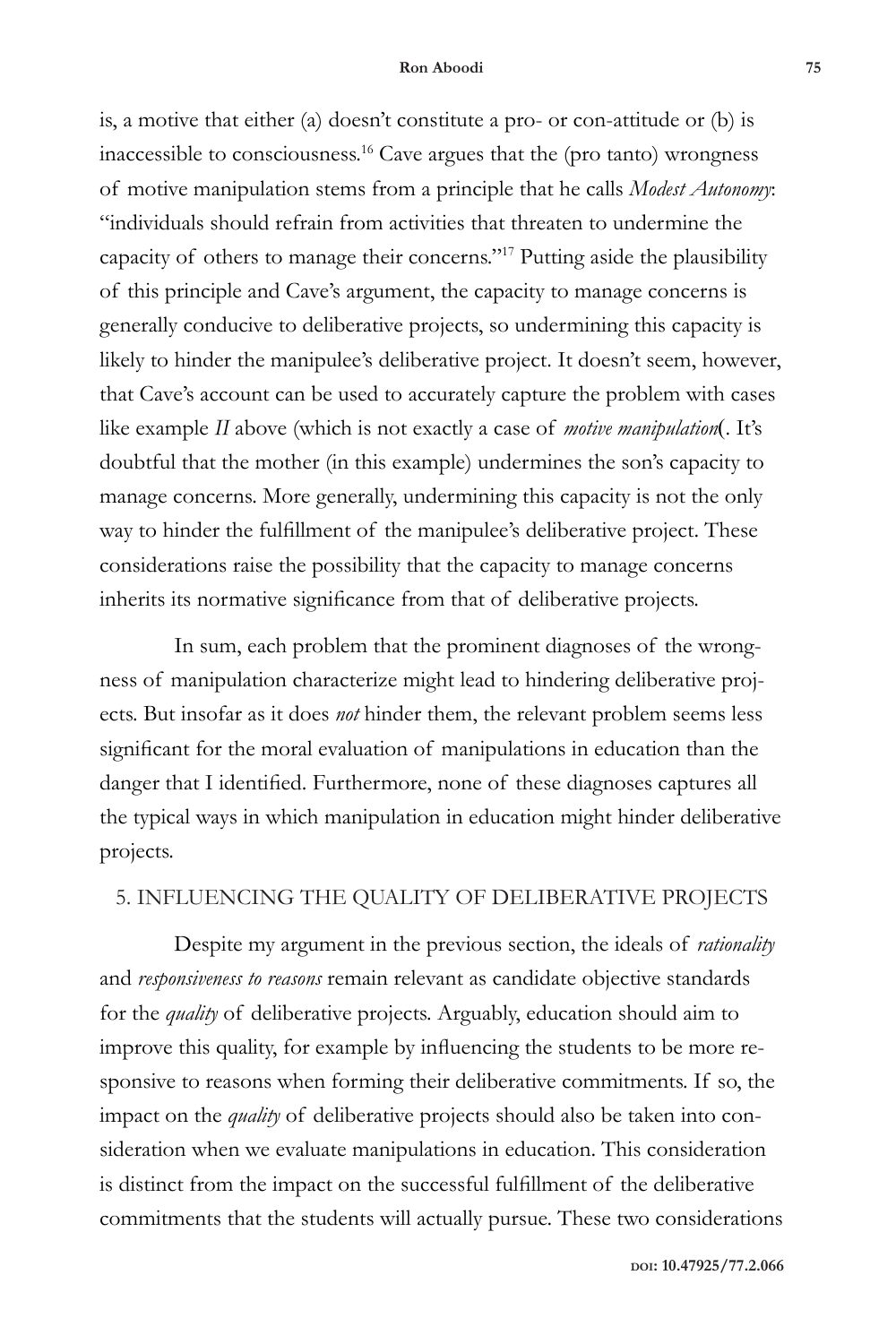might push in opposite directions: perhaps some educational practices are likely to objectively improve one's deliberative project (living up to objective standards) but are also likely to hinder its successful fulfillment (living up to one's own standards) or to hinder it in the scenario that it evolves in certain directions.

Evaluating such cases—and, more broadly, the effect of manipulation on the objective quality of deliberative projects—requires additional research. Such research must enter the debate on the aims of education, which falls beyond the scope of this paper. Nevertheless, two relevant points can already be made. First, educators should be cautious with paternalistic educational measures that restrict the scope of potential directions in which the students' deliberative projects may evolve. Remember that there's controversy about whether the reasons to which one should be responsive stem from one's personal preferences, or rather from independent, objective normative truths. Among those who believe in objective normative truths, there's controversy about their content. These considerations—as well as our human fallibility—call for some amount of uncertainty concerning our relevant normative views. Additionally, the relevant controversies might raise political problems for imposing substantive normative views in education.

Second, if we accept that rationality and responsiveness to reasons are objective standards for any deliberative project, notice that they favor the development of critical thinking (and trivially so, some would argue) among other intellectual multi-purpose virtues of the kind that I discussed in section 2. Plausibly, hindering the development of such virtues threatens the *quality* of deliberative projects, not only their actual *fulfillment*.

It would be interesting to examine (in future research) also whether this point applies to other candidate objective standards, such as *autonomy*, *authenticity*, and other normative, spiritual, or religious ideals. (Plausibly, there are multiple objective standards, so that we can see them as dimensions along which deliberative projects could improve.)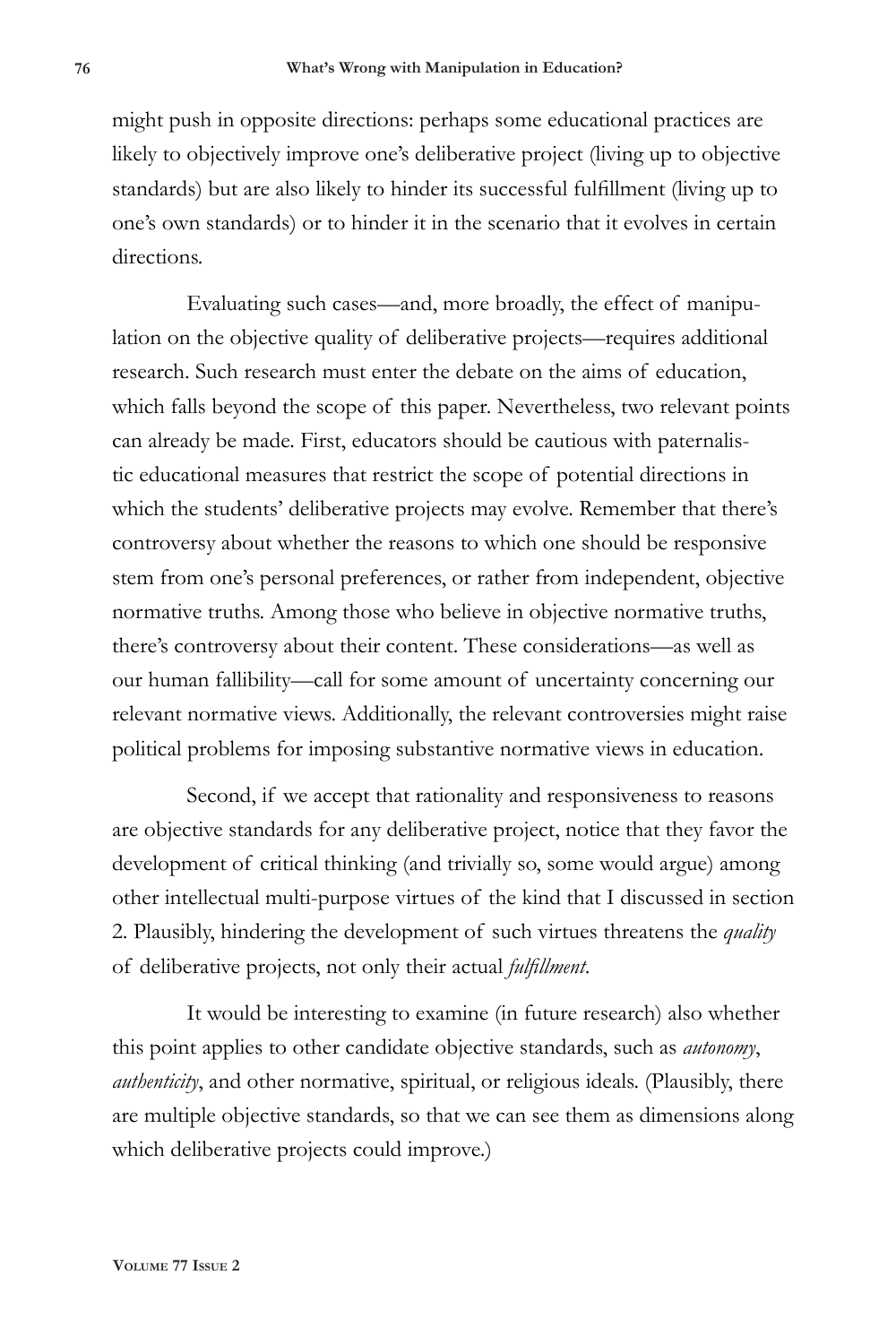## 6. CONCLUSION

The central claim that I have been defending in this paper is that the risk of hindering deliberative projects is an important factor to take into account when we evaluate educational practices that might seem problematically manipulative. The greater the expected hindring, the more *pro tanto*  wrongful the relevant practice is.

As we've seen in the previous section, focusing on deliberative projects has the potential to advance the debate on the aims of education. Arguably, these aims should include facilitating the fulfillment of legitimate deliberative projects, as well as paternalistically improving them. One question to examine in future research is whether these goals are self-standing or rather derivative of other aims of education. Another set of questions for further research pertains to the category of multi-purpose virtues that I have only started to explore in this paper: which multi-purpose virtues should be cultivated in order to meet the aforementioned goals, how to conceptualize these virtues in light of these goals (perhaps reconceptualizing some familiar virtues such as critical thinking), and how to cultivate these virtues.<sup>18</sup>

1 Jason Hanna, "Libertarian Paternalism, Manipulation, and the Shaping of Preferences," *Social Theory and Practice* 41, no. 4 (2015): 618–643.

2 Robert Noggle, "Pressure, Trickery, and a Unified Account of Manipulation," *American Philosophical Quarterly* 57, no. 3 (2020): 241–252.

3 John Tillson, "Wrongful Influence in Educational Contexts," in *Oxford Encyclopedia of Philosophy of Education* (Oxford: Oxford University Press, forthcoming), ed. Kathryn Hytten. I might add the following definition of *manipulating,* from the only article (to date) whose central focus is *manipulation in education*: making someone do something that is different in kind from what she intends to do. [Vance Kasten, "Manipulation and Teaching," *Journal of the Philosophy of Education* 14, no. 1 (1980): 53–62.]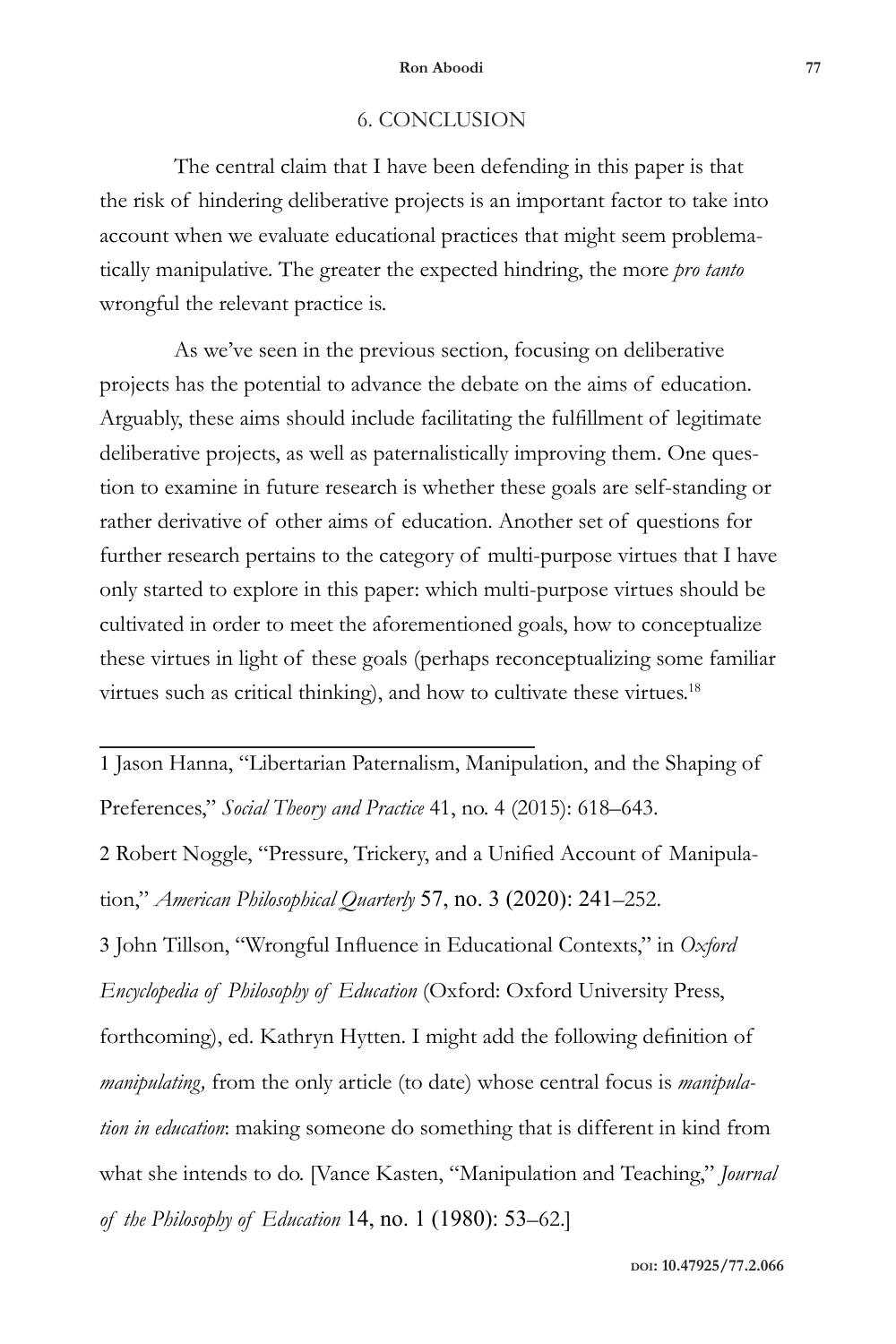4 Shlomo Cohen, "Manipulation and Deception," *Australasian Journal of Philosophy* 96, no. 3 (2018): 483–497.

5 Paternalism is often legitimate toward children in parenting and elementary schools [see for example Andrew Franklin-Hall, "On Becoming an Adult: Autonomy and the Moral Relevance of Life's Stages," *The Philosophical Quarterly* 63, no. 251 (2013): 223–247].

6 For a broad survey of the potential moral problems in manipulation, see: J. S. Blumenthal-Barby, "A Framework for Assessing the Moral Status of Manipulation," in *Manipulation: Theory and Practice*, eds. Christian Coons and Michael Weber (Oxford: Oxford University Press, 2014). (See the rest of this collection for additional philosophical articles about manipulation.) For potential moral problems of manipulation in teaching see Vance Kasten, "Manipulation and Teaching."

7 The term "deliberative project" has been used in a different context in: David Enoch, *Taking Morality Seriously: A Defense of Robust Realism* (Oxford: Oxford University Press on Demand, 2011). The pursuit of what John Rawls calls "a life plan" counts as a deliberative project. [John Rawls, *A Theory of Justice* (Cambridge, MA: The Belknap Press, 1971).] But I'm not committing here to any of Enoch's or Rawls's conceptual requirements or assumptions. By the term "deliberative belief" I refer to beliefs that guide a person's deliberative project by treating certain questions as settled. The person who holds a deliberative belief considers herself as having an answer to the relevant question. This differs from merely ignoring the question or being unaware of the possibilities that give rise to this question.

8 See for example Michael E. Bratman, *Structures of Agency: Essays* (Oxford: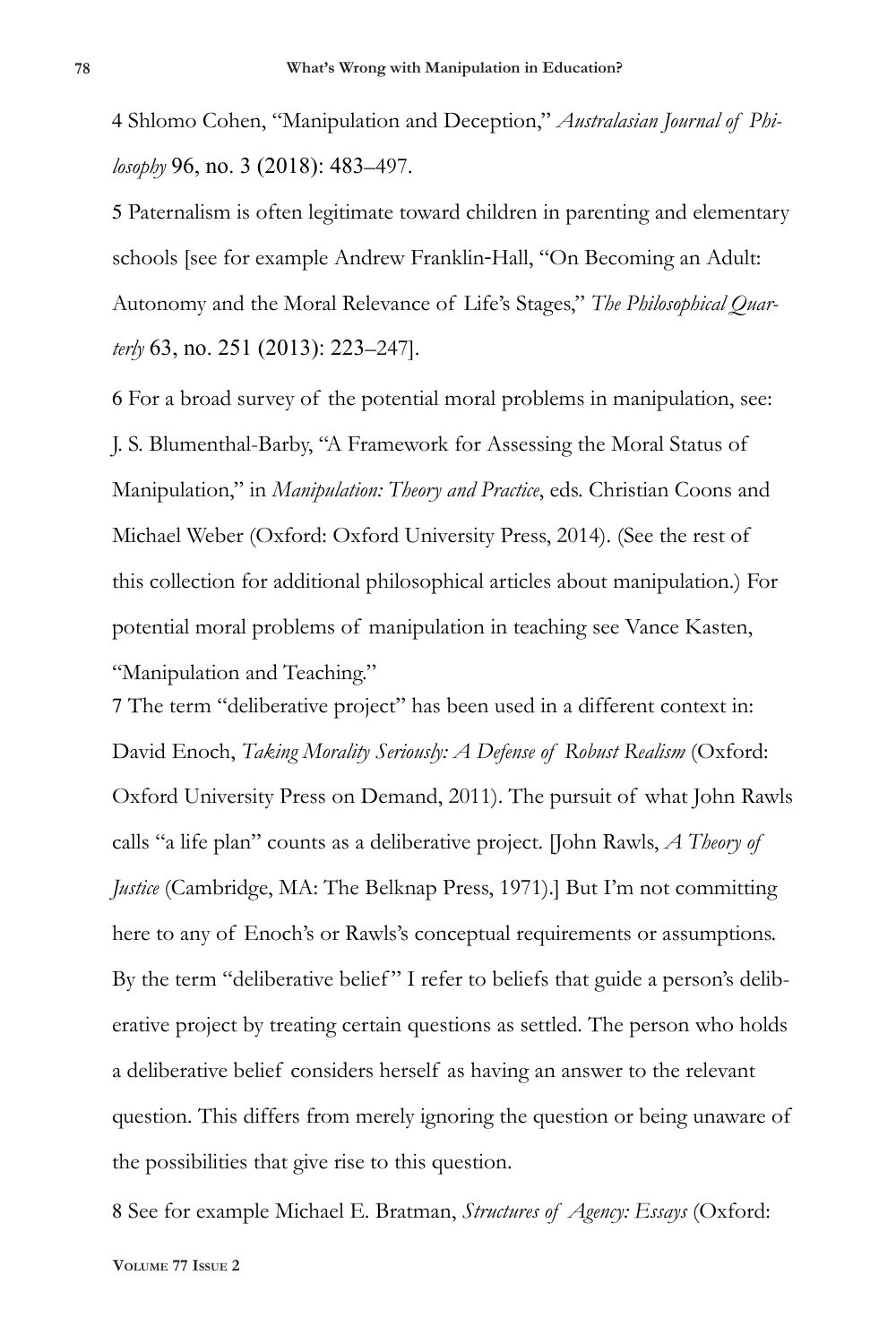Oxford University Press, 2007).

9 Such an account could be similar to J. S. Mill's defense of liberty on utilitarian grounds in his *On Liberty*.

10 My justification of the importance of these virtues—as being generally conducive to deliberative projects—has implications for how these virtues should be conceptualized (at least in this context). For example, the relevant sense of *open-mindedness* allows forming and adhering to commitments despite the willingness and ability to reconsider them when the time is right. 11 Robert Noggle, "Manipulative Actions: A Conceptual and Moral Analysis," *American Philosophical Quarterly* 33, no. 1 (1996): 43–55; Noggle, "Pressure, Trickery."

12 Robert Noggle, "Manipulation, Salience, and Nudges," *Bioethics* 32, no. 3

(2018): 164–170; Richard Thaler and Cass Sunstein, *Nudge: The Gentle Power* 

*of Choice Architecture* (New Haven: Yale University Press, 2008).

13 Hanna, "Libertarian Paternalism," 630–631.

14 Moti Gorin, "Paternalistic Manipulation," in: *The Routledge Handbook of the Philosophy of Paternalism*, eds. Kalle Grill and Jason Hanna (New York: Routledge, 2018), 236–247.

15 Eric M. Cave, "What's Wrong with Motive Manipulation?" *Ethical Theory and Moral Practice* 10, no. 2 (2007): 129–144.

16 Cave, "What's Wrong," 131–132.

17 Cave, "What's Wrong," 138.

18 This work was conducted as part of a research project of Nikkonna (registered Amuta). I thank each person who helped. I received helpful feedback from Shlomo Cohen, Yuval Eylon, Zeev Goldschmidt, David Kashtan, three anonymous PES referees, and the participants in my session at the 2021 PES